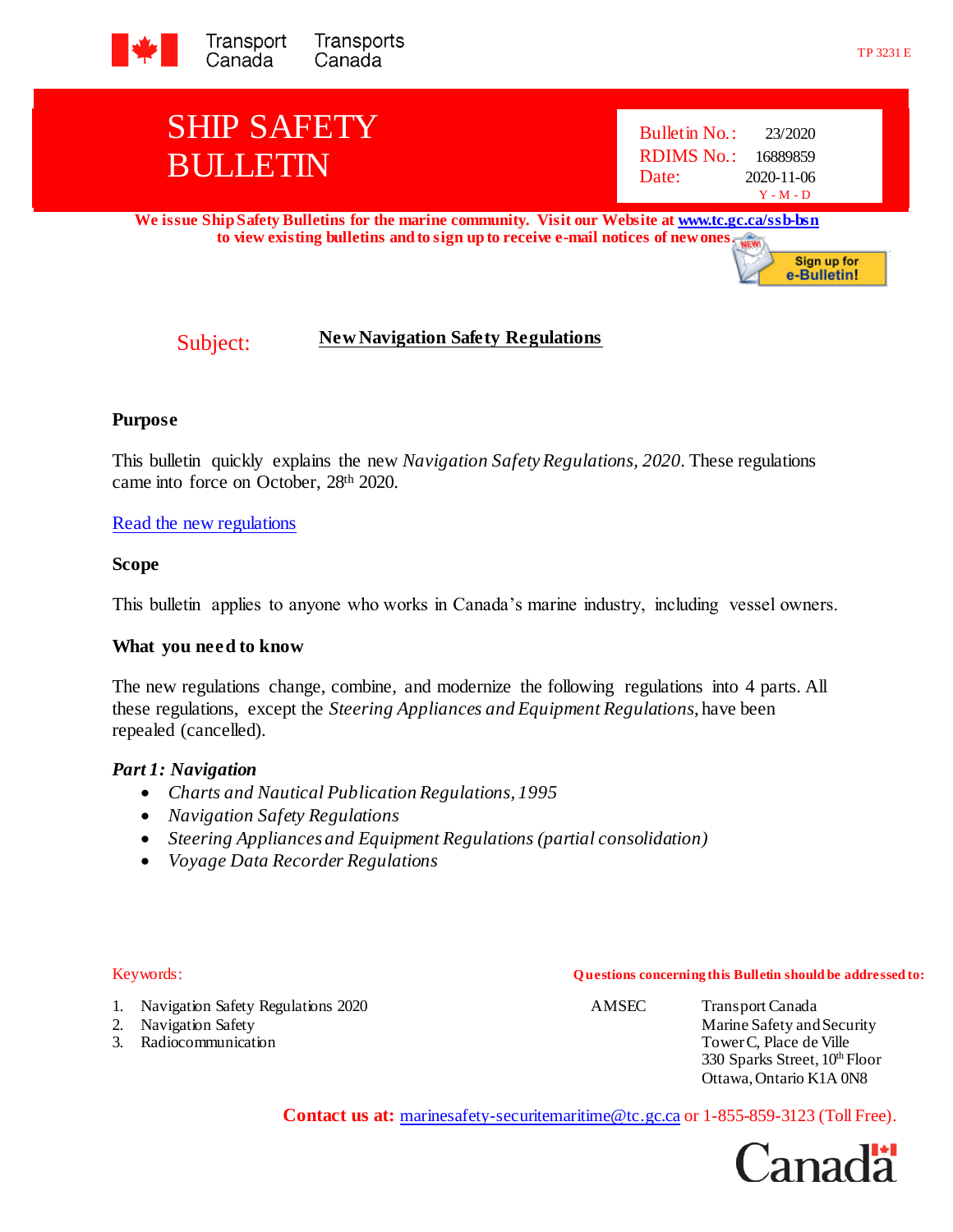## *Part 2: Radiocommunications*

- *Ship Station (Radio) Regulations, 1999*
- *Ship Station (Radio) Technical Regulations, 1999*
- *VHF Radiotelephone Practices and Procedures Regulations*

## *Part 3: Limitations and prohibitions*

- *Anchorage Regulations*
- *Burlington Canal Regulations*
- *St. Clair and Detroit River Navigation Safety Regulations*

## *Part 4: Transitional provision, consequential amendments, repeals, and coming into force*

## **Key changes**

For reference purposes, a list of some of the key amendments of the new regulations is provided below. Consult the referenced sections for more details:

- Incorporation by reference of the chapter V (Safety of Navigation) of the SOLAS Convention (Section 103 and 104), this includes the requirement for a Bridge Navigational Watch Alarm System
- Electronic chart display and information system (ECDIS) requirement onboard new vessels (Section 117)
- Broader requirements for automatic identification systems (AIS) (Section 118)
- Digital Selective Calling (DSC) capability for VHF radiotelephones (Section 204)
- New requirements for some vessels to carry a two-way communication device outside sea area A1 (Section 206)
- Incorporation by reference of the chapter IV (Radiocommunications) of the SOLAS Convention (Section 207)
- New requirements for carrying of 406 Mhz emergency beacons (Section 209) for vessels that operate outside sheltered waters
- New requirement for all vessels owners to make sure that their beacon registration information is up-to-date (Section 228)

## **Key dates**

The new regulations came into force on October, 28th 2020 with the following exceptions as applicable:

- New builds as of October, 28th 2021 must carry an ECDIS (Section 117)
- The BNWAS carriage requirement for vessels that are subject to the incorporation by reference of SOLAS Chapter V and engage solely on domestic voyages applies as of January 1st, 2022.